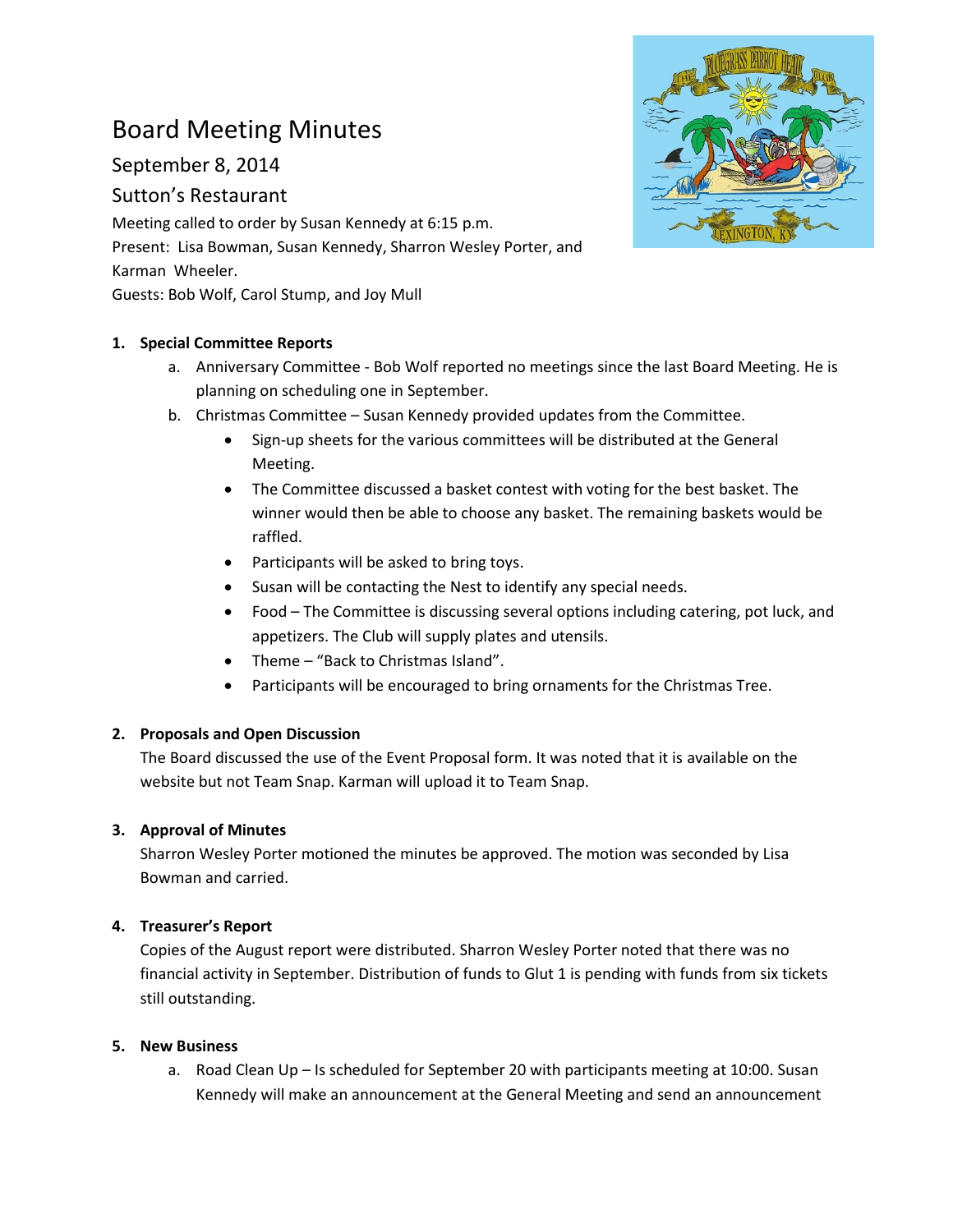via Team Snap. Susan and Barry will pick up the supplies needed for the cleanup. Sharron Wesley Porter noted that the Depart of Highways needs the name of a new contact person. Susan Kennedy or Joe and Sharron will become the contact.

- b. Concert Lessons Learned
	- Stronger wrist bands.
	- Bus needs to leave earlier (7:00 a.m. instead of 8:00 a.m.).
	- Board should appoint a committee to organize Concert activities and logistics.
	- Clarification on who receives wrist bands (volunteers should also receive bands).
	- It was also noted that the remaining food was donated to the Ronald McDonald House and a Charity in Winchester.
- c. Legends Tickets Lessons Learned
	- One of the biggest problems this year was that the concert was in the same week as the Legends Game. It is felt that one hundred tickets to sell is too many. Sharron Wesley Porter sold all of the remaining tickets at the gate. In the future, however, the Board should review the Club's interest in the event and the number of tickets to purchase.
- d. October Happy Hour Possibly at Chathams.
- e. New Members Four new members were announced at the last General Meeting.
- f. Interim Report It was noted that the Interim Report was emailed to the Membership. Susan Kennedy motioned approval of the Report. The motion was seconded by Lisa Bowman and carried.
- g. Louisville Club Activities Karman Wheeler attended the Derby City's Parrot Head meeting and announced two of their upcoming events: OCT 18 - Don Middlebrook at Aero Club 7-10 \$2 donation at the door Nov 8 - chili cook-off
- h. Keeneland The Board agreed to designate October 18 for the Club's Tailgate event. The Club will buy the food consisting of burgers, hot dogs and chips. Members can bring a side dish. A sign-up sheet will be used at the General Meeting to determine how many members plan to attend.
- i. Meeting of the Minds -Concern was raised about confirmations being provided for those registering for Meeting of the Minds. Sharron Wesley Porter will contact PHIP and ask to change the contact person.
- j. UK Football Games -It was suggested to designate the 11/8 game to invite UK fans to visit various tailgate locations. Susan will make an announcement at the General Meeting.

#### **6. Old Business**

- a. Calendar of Events
	- i. August
		- 1. Ronald McDonald House It was noted that 22 Club members participated, making it a very successful event. Karman Wheeler will contact Dave Comstock to see if he would volunteer to organize another date.
		- 2. Conflicting August dates The Board discussed problems with the August General Meeting date conflicting with other activities in the Bluegrass. In the